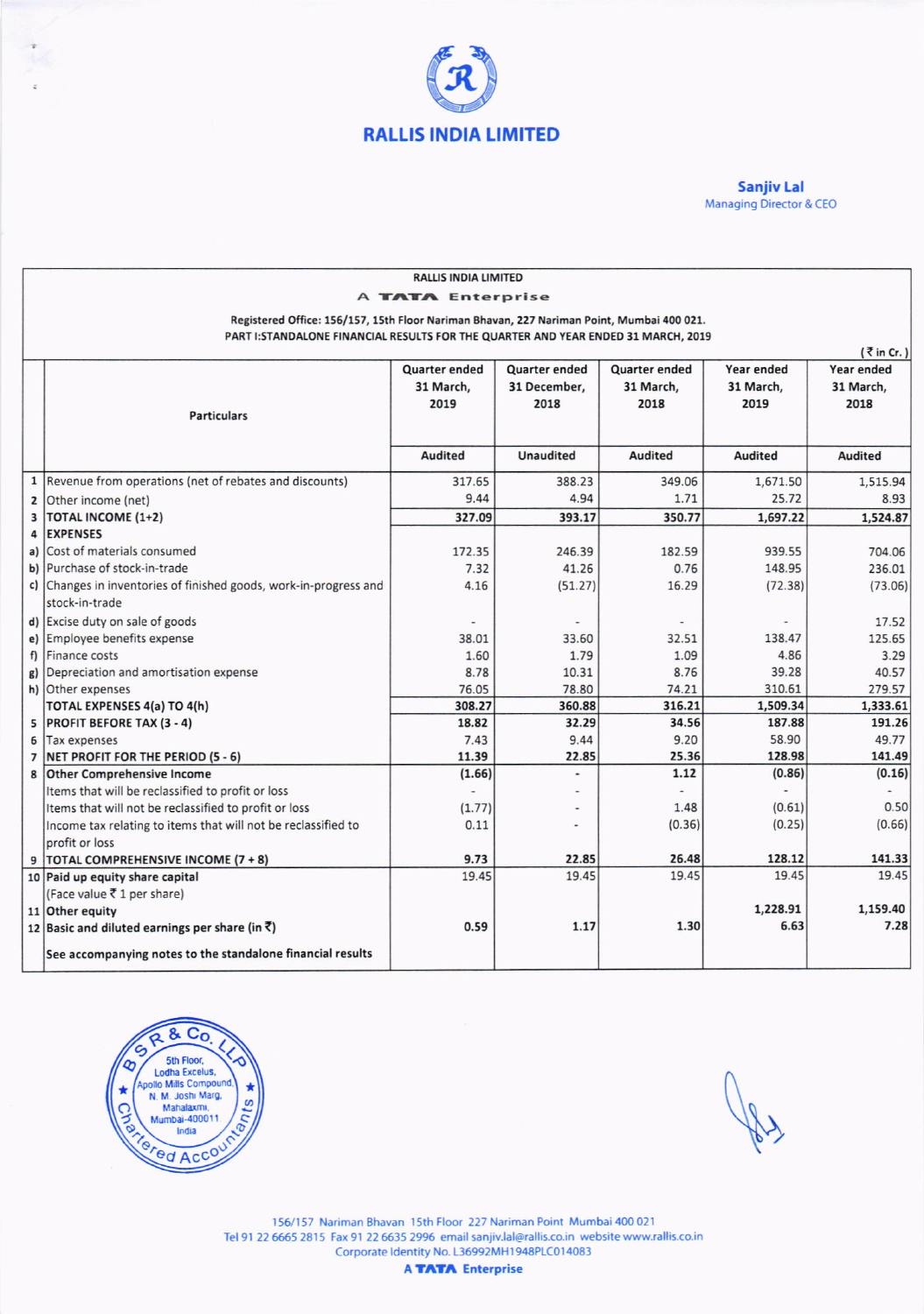

÷

 $R$  & Co.

For Fioor,<br>Lodha Exceius,<br>Dollo Mills Compound<br>N. Mahalaxmi,<br>Mumbai-400011,<br>India

red Accou

G

٥

cho

itra

 $\pmb{\star}$ **PIUE** 

|                                                                    |           | $(7 \text{ in Cr.})$ |  |  |  |  |
|--------------------------------------------------------------------|-----------|----------------------|--|--|--|--|
| PART II: STANDALONE AUDITED BALANCE SHEET AS AT 31 MARCH, 2019     |           |                      |  |  |  |  |
| As at<br>As at                                                     |           |                      |  |  |  |  |
| <b>Particulars</b>                                                 | 31 March, | 31 March,            |  |  |  |  |
|                                                                    | 2019      | 2018                 |  |  |  |  |
|                                                                    | Audited   | <b>Audited</b>       |  |  |  |  |
| <b>ASSETS</b>                                                      |           |                      |  |  |  |  |
| Non-current assets                                                 |           |                      |  |  |  |  |
| a)Property, plant and equipment                                    | 349.30    | 342.75               |  |  |  |  |
| b)Capital work-in-progress                                         | 12.78     | 12.06                |  |  |  |  |
| c)Investment property                                              | 5.50      | 5.58                 |  |  |  |  |
| d)Other Intangible assets                                          | 2.93      | 2.53                 |  |  |  |  |
| e)Intangible assets under development                              | 11.85     | 12.62                |  |  |  |  |
| f)Financial assets                                                 |           |                      |  |  |  |  |
| illnvestments                                                      | 309.50    | 309.55               |  |  |  |  |
| ii)Loans                                                           | 4.85      | 3.85                 |  |  |  |  |
| iii)Other financial assets                                         | 0.21      | 0.59                 |  |  |  |  |
| g)Income-tax assets (Net)                                          | 61.66     | 62.50                |  |  |  |  |
| h)Other non-current assets                                         | 31.59     | 32.60                |  |  |  |  |
| <b>Total non-current assets</b>                                    | 790.17    | 784.63               |  |  |  |  |
| <b>Current assets</b>                                              |           |                      |  |  |  |  |
| a)Inventories                                                      | 429.78    | 374.86               |  |  |  |  |
| b)Financial assets                                                 |           |                      |  |  |  |  |
| i)Investments                                                      | 59.49     | 80.14                |  |  |  |  |
| ii)Trade receivables                                               | 416.97    | 365.33               |  |  |  |  |
| iii)Cash and cash equivalents                                      | 34.91     | 2.73                 |  |  |  |  |
| iv)Bank Balances other than (iii) above                            | 2.57      | 2.97                 |  |  |  |  |
| v)Other financial assets                                           | 4.58      | 5.51                 |  |  |  |  |
| c)Other current assets                                             | 116.70    | 104.63               |  |  |  |  |
|                                                                    | 1,065.00  | 936.17               |  |  |  |  |
| Assets classified as held for sale                                 |           | 12.65                |  |  |  |  |
| <b>Total current assets</b>                                        | 1,065.00  | 948.82               |  |  |  |  |
| <b>Total assets</b>                                                | 1,855.17  | 1,733.45             |  |  |  |  |
|                                                                    |           |                      |  |  |  |  |
| <b>EQUITY AND LIABILITIES</b>                                      |           |                      |  |  |  |  |
| Equity                                                             | 19.45     | 19.45                |  |  |  |  |
| a) Equity share capital<br>b) Other equity                         | 1,228.91  | 1,159.40             |  |  |  |  |
| <b>Total equity</b>                                                | 1,248.36  | 1,178.85             |  |  |  |  |
|                                                                    |           |                      |  |  |  |  |
| Liabilities                                                        |           |                      |  |  |  |  |
| <b>Non-current liabilities</b>                                     |           |                      |  |  |  |  |
| a)Financial liabilities                                            | 14.67     | 17.91                |  |  |  |  |
| <b>Borrowings</b>                                                  | 20.28     | 14.32                |  |  |  |  |
| b)Provisions<br>c)Deferred tax liabilities (Net)                   | 38.16     | 40.53                |  |  |  |  |
| <b>Total non-current liabilities</b>                               | 73.11     | 72.76                |  |  |  |  |
| <b>Current liabilities</b>                                         |           |                      |  |  |  |  |
| a)Financial liabilities                                            |           |                      |  |  |  |  |
| i)Borrowings                                                       | 52.96     | 0.15                 |  |  |  |  |
| ii)Trade and other payables                                        |           |                      |  |  |  |  |
| -total outstanding dues of micro enterprises and small enterprises | 2.76      | 4.81                 |  |  |  |  |
| -total outstanding dues of creditors other than micro enterprises  | 356.80    | 363.83               |  |  |  |  |
| and small enterprises                                              |           |                      |  |  |  |  |
| iii)Other financial liabilities                                    | 87.89     | 77.37                |  |  |  |  |
| b) Other current liabilities                                       | 14.29     | 19.59                |  |  |  |  |
| c)Provisions                                                       | 15.49     | 13.80                |  |  |  |  |
| d)Income-tax liabilities (Net)                                     | 3.51      | 2.29                 |  |  |  |  |
| <b>Total current liabilities</b>                                   | 533.70    | 481.84               |  |  |  |  |
| <b>Total liabilities</b>                                           | 606.81    | 554.60               |  |  |  |  |
| <b>Total equity and liabilities</b>                                | 1,855.17  | 1,733.45             |  |  |  |  |

 $\sqrt{2}$ 

156/157 Nariman Bhavan 15th Floor 227 Nariman Point Mumbai 400 021 Tel 91 22 6665 2700 Fax 91 22 6665 2847 website www.rallis.co.in<br>Corporate Identity No. L36992MH1948PLC014083

**A TATA** Enterprise